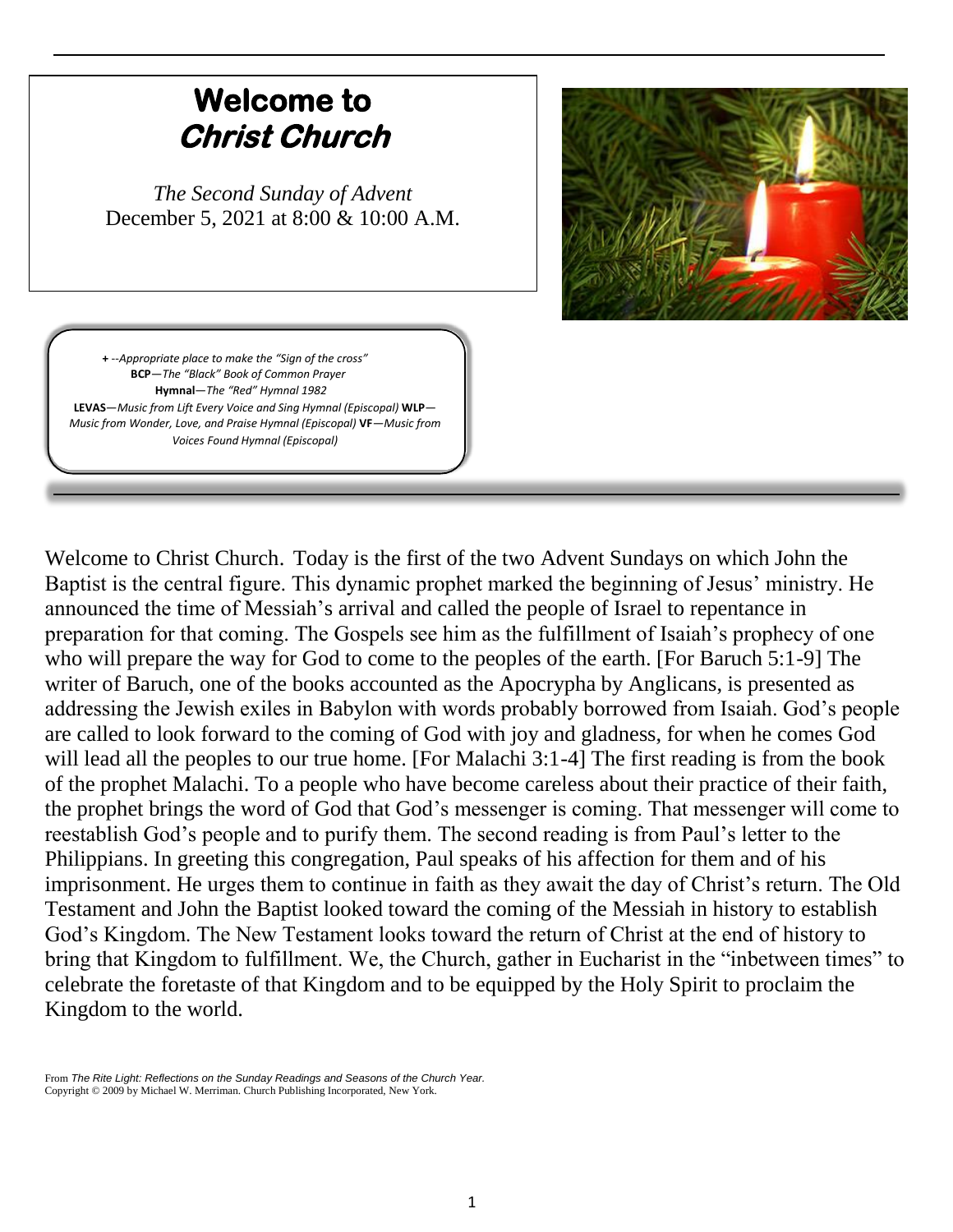God's People Gather Together

God's People Gather Together

Prelude

Lighting of the Advent Wreath—Second Sunday of Advent

Celebrant: Today we light the first and second candles of the Advent wreath. Each candle has a meaning. This first candle is HOPE, the second candle PEACE.

Both candles are lit.

Scripture: "Colossians 3:15- Let the peace of Christ rule in your hearts, since as members of one body you were called to peace."

Celebrant:Together, let us pray.

*All: Almighty God, you offer rest for our hearts, and peace for our souls. Give us grace to seek peace in our lives, peace in this community, and peace in the world. Through Jesus Christ, the prince of peace. Amen*

| Processional Hymn |  | Hail to the Lord's Anointed                      | Hymnal 616 |
|-------------------|--|--------------------------------------------------|------------|
| Celebrant         |  | +Blessed are you, holy and living One.           |            |
| People            |  | You come to your people and set them free. Amen. |            |

## Celebrant and People

Almighty God, to you all hearts are open, all desires known, and from you no secrets are hid: Cleanse the thoughts of our hearts by the inspiration of your Holy Spirit, that we may perfectly love you, and worthily magnify your holy Name; through Christ our Lord. Amen.

Kyrie *S91*

The Collect for the Second Sunday of Advent

CelebrantThe Lord be with you. People And also with you. CelebrantTogether, let us pray.

Merciful God, who sent your messengers the prophets to preach repentance and prepare the way for our salvation: Give us grace to heed their warnings and forsake our sins, that we may greet with joy the coming of Jesus Christ our Redeemer; who lives and reigns with you and the Holy Spirit, one God, now and forever. Amen.

The people sit.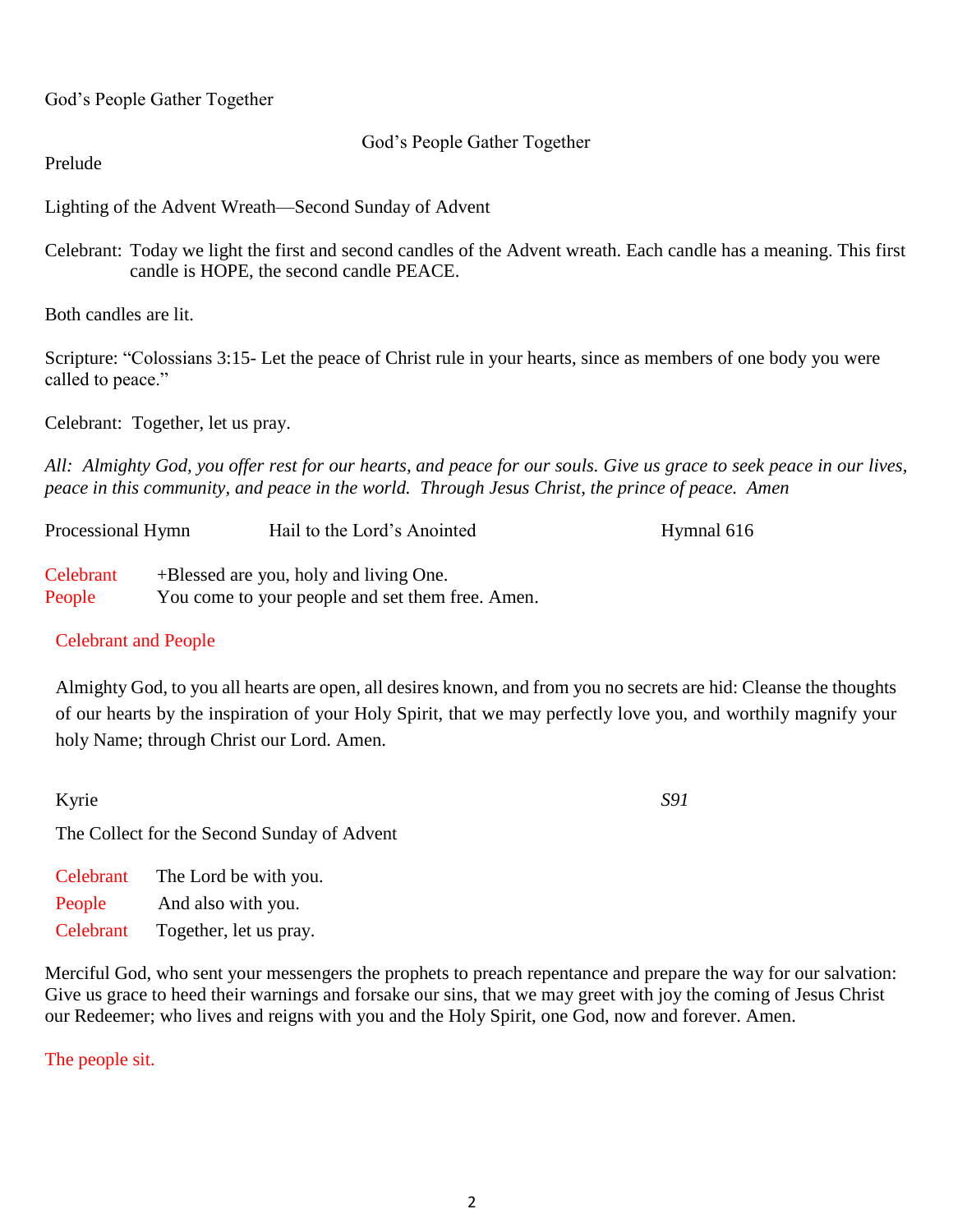## The Word of God

| <b>First Reading</b>                                                                                                         | <b>Baruch 5:1-9</b>                                                                                                                                                                           |
|------------------------------------------------------------------------------------------------------------------------------|-----------------------------------------------------------------------------------------------------------------------------------------------------------------------------------------------|
|                                                                                                                              | Take off the garment of your sorrow and affliction, O Jerusalem,<br>and put on forever the beauty of the glory from God.                                                                      |
|                                                                                                                              | Put on the robe of the righteousness that comes from God;<br>put on your head the diadem of the glory of the Everlasting;                                                                     |
|                                                                                                                              | for God will show your splendor everywhere under heaven.                                                                                                                                      |
| For God will give you evermore the name,<br>"Righteous Peace, Godly Glory."                                                  |                                                                                                                                                                                               |
| Arise, O Jerusalem, stand upon the height;<br>look toward the east,                                                          |                                                                                                                                                                                               |
| and see your children gathered from west and east<br>at the word of the Holy One,<br>rejoicing that God has remembered them. |                                                                                                                                                                                               |
| For they went out from you on foot,<br>led away by their enemies;                                                            |                                                                                                                                                                                               |
| but God will bring them back to you,<br>carried in glory, as on a royal throne.                                              |                                                                                                                                                                                               |
|                                                                                                                              | For God has ordered that every high mountain and the everlasting hills be made low<br>and the valleys filled up, to make level ground,<br>so that Israel may walk safely in the glory of God. |
| The woods and every fragrant tree<br>have shaded Israel at God's command.                                                    |                                                                                                                                                                                               |
| For God will lead Israel with joy,<br>in the light of his glory,                                                             | with the mercy and righteousness that come from him.                                                                                                                                          |
| Reader<br>The Word of the Lord.<br>Thanks be to God.<br>People                                                               |                                                                                                                                                                                               |
| Psalm                                                                                                                        | Canticle 16 Page 92, BCP                                                                                                                                                                      |
| The Song of Zechariah                                                                                                        | <b>Benedictus Dominus Deus</b>                                                                                                                                                                |
|                                                                                                                              |                                                                                                                                                                                               |

Luke 1: 68-79

Blessed be the Lord, the God of Israel; \* he has come to his people and set them free.

He has raised up for us a mighty savior, \* born of the house of his servant David.

Through his holy prophets he promised of old,

that he would save us from our enemies, \*

from the hands of all who hate us.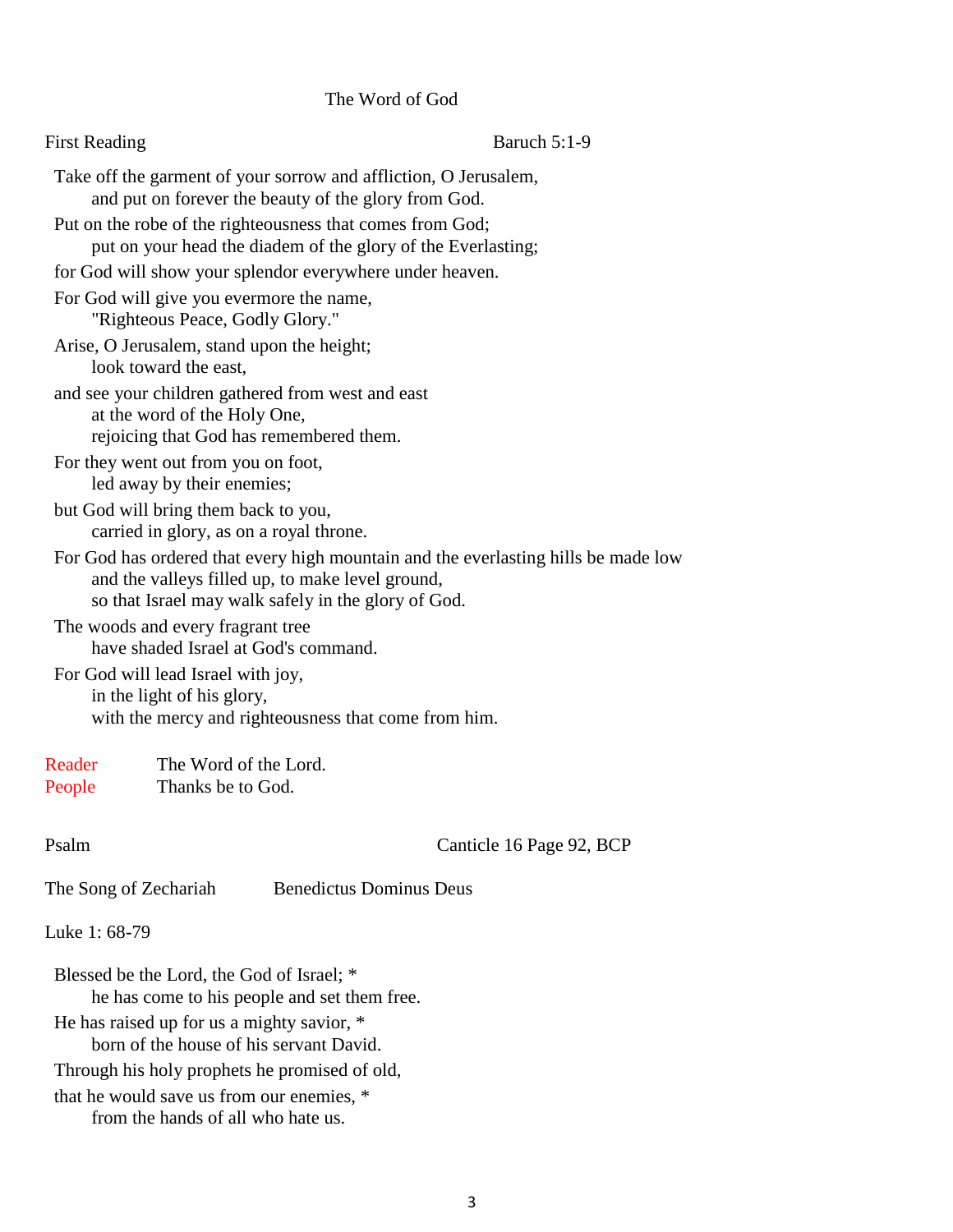| He promised to show mercy to our fathers *<br>and to remember his holy covenant.                                      |
|-----------------------------------------------------------------------------------------------------------------------|
| This was the oath he swore to our father Abraham, *<br>to set us free from the hands of our enemies,                  |
| Free to worship him without fear, *<br>holy and righteous in his sight<br>all the days of our life.                   |
| You, my child, shall be called the prophet of the Most High, *<br>for you will go before the Lord to prepare his way, |
| To give his people knowledge of salvation *<br>by the forgiveness of their sins.                                      |
| In the tender compassion of our God *<br>the dawn from on high shall break upon us,                                   |
| To shine on those who dwell in darkness and the shadow of death, *<br>and to guide our feet into the way of peace.    |

Glory to the Father, and to the Son, and to the Holy Spirit: \* as it was in the beginning, is now, and will be for ever. Amen.

## The Epistle Philippians 1:3-11

I thank my God every time I remember you, constantly praying with joy in every one of my prayers for all of you, because of your sharing in the gospel from the first day until now. I am confident of this, that the one who began a good work among you will bring it to completion by the day of Jesus Christ. It is right for me to think this way about all of you, because you hold me in your heart, for all of you share in God's grace with me, both in my imprisonment and in the defense and confirmation of the gospel. For God is my witness, how I long for all of you with the compassion of Christ Jesus. And this is my prayer, that your love may overflow more and more with knowledge and full insight to help you to determine what is best, so that in the day of Christ you may be pure and blameless, having produced the harvest of righteousness that comes through Jesus Christ for the glory and praise of God.

| Reader | The Word of the Lord. |  |
|--------|-----------------------|--|
| People | Thanks be to God.     |  |

The people stand as they are able.

| Prepare the way, O Zion                                     | Hymnal 65                  |
|-------------------------------------------------------------|----------------------------|
| Luke $3:1-6$                                                |                            |
| The Holy Gospel of our Lord Jesus Christ according to Mark. |                            |
| Sequence Hymn                                               | Glory to you, Lord Christ. |

In the fifteenth year of the reign of Emperor Tiberius, when Pontius Pilate was governor of Judea, and Herod was ruler of Galilee, and his brother Philip ruler of the region of Ituraea and Trachonitis, and Lysanias ruler of Abilene, during the high priesthood of Annas and Caiaphas, the word of God came to John son of Zechariah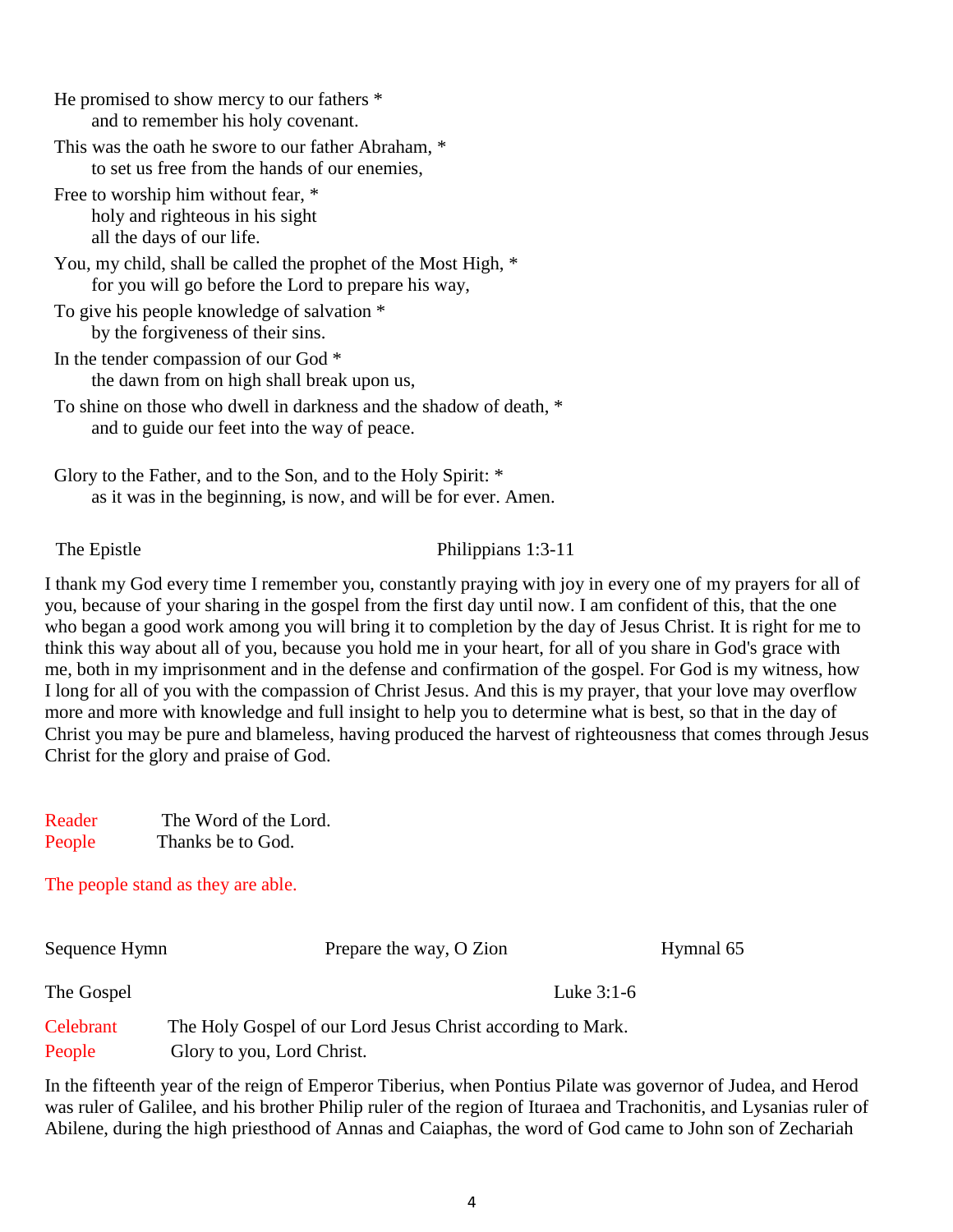in the wilderness. He went into all the region around the Jordan, proclaiming a baptism of repentance for the forgiveness of sins, as it is written in the book of the words of the prophet Isaiah,

"The voice of one crying out in the wilderness: 'Prepare the way of the Lord, make his paths straight. Every valley shall be filled, and every mountain and hill shall be made low, and the crooked shall be made straight, and the rough ways made smooth; and all flesh shall see the salvation of God.'"

| Celebrant | The Gospel of the Lord.     |
|-----------|-----------------------------|
| People    | Praise to you, Lord Christ. |

## The people sit.

The Sermon The Nicene Creed

## Officiant and People together, all standing as they are able

We believe in one God, the Father, the Almighty, maker of heaven and earth, of all that is, seen and unseen.

We believe in one Lord, Jesus Christ, the only Son of God, eternally begotten of the Father, God from God, Light from Light, true God from true God, begotten, not made, of one Being with the Father. Through him all things were made. For us and for our salvation he came down from heaven: by the power of the Holy Spirit he became incarnate from the Virgin Mary, and was made man. For our sake he was crucified under Pontius Pilate; he suffered death and was buried.

On the third day he rose again in accordance with the Scriptures; he ascended into heaven and is seated at the right hand of the Father. He will come again in glory to judge the living and the dead, and his kingdom will have no end.

We believe in the Holy Spirit, the Lord, the giver of life, who proceeds from the Father and the Son. With the Father and the Son he is worshiped and glorified. He has spoken through the Prophets. We believe in one holy catholic and apostolic Church. We acknowledge one baptism for the forgiveness of sins. We look for the resurrection of the dead, and the life of the world to come. Amen.

## **PRAYER AS WE SEARCH FOR A RECTOR** (read in unison)

Almighty God, you know the needs of your Church in every place: Look graciously upon us, the people of Christ Church, Chaptico, as we seek a new Rector. Send forth your Holy Spirit to guide the Search Committee, Vestry and parish family to be of one heart and mind in our search for a Rector who will be your faithful servant and who will minister to your flock. *Amen.*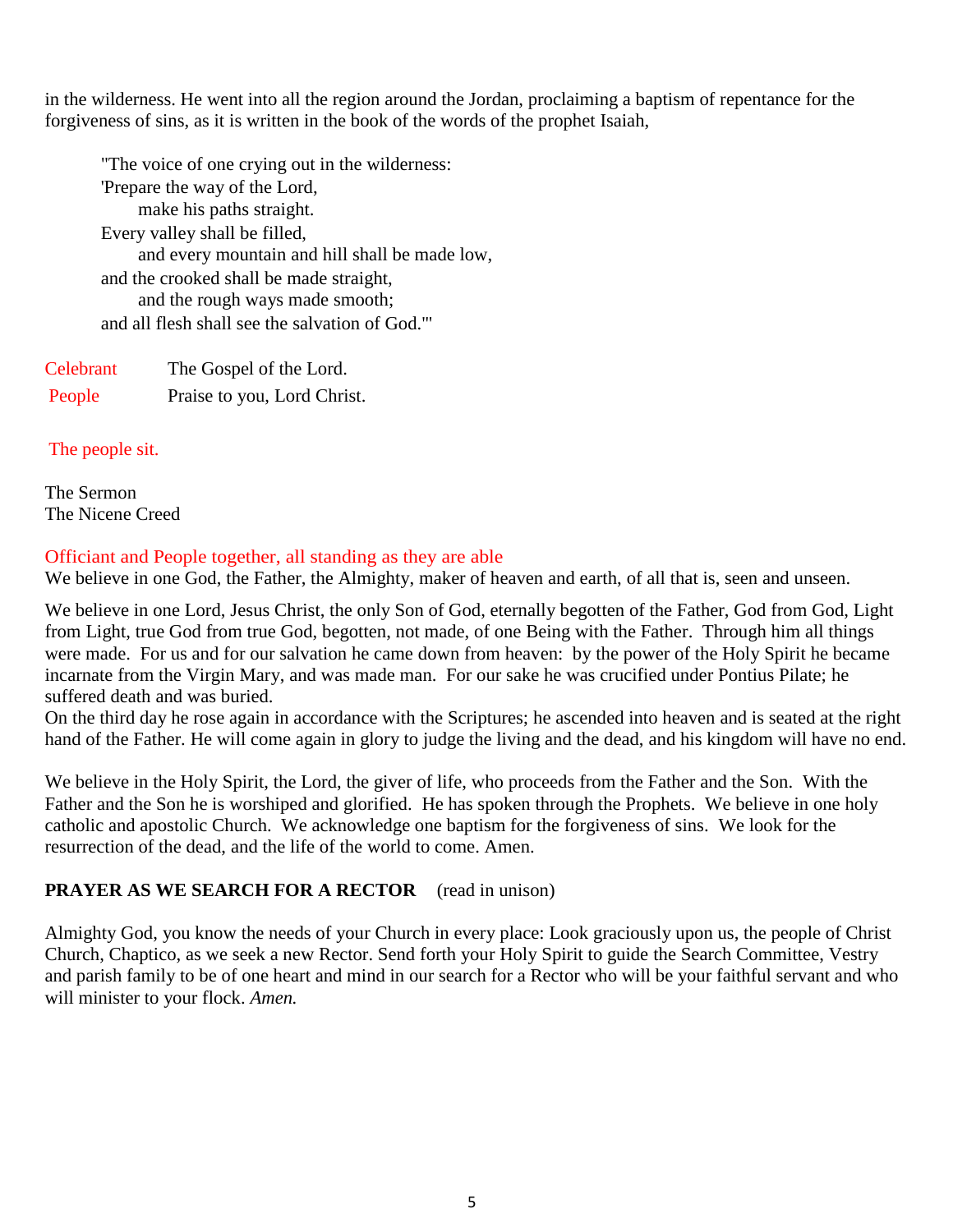## **Prayers of the People**

LEM:

#### **BCP p. 387**

Father, we pray for your holy Catholic Church; That we all may be one.

We pray for all bishops, priests, and deacons, especially Justin, the Archbishop of Canterbury, Michael, our Presiding Bishop, Mariann, our bishop, and our Priests, Father Ted and Father Dan; That they may be faithful ministers of your Word and Sacraments.

We pray for all who govern and hold authority in the nations of the world; That there may be justice and peace on the earth.

Give us grace to do your will in all that we undertake; That our works may find favor in your sight.

Have compassion on those who suffer from any grief or trouble; That they may be delivered from their distress.

Give to the departed eternal rest, especially remembering Michael Beavan and Luther Wolfe. Let light perpetual shine upon them.

Let us pray for our own needs and those of others.

Confession of Sin

Celebrant Let us confess our sins against God and our neighbor. The people kneel or remain standing

## Celebrant and People

Most merciful God, we confess that we have sinned against you in thought, word, and deed, by what we have done, and by what we have left undone. We have not loved you with our whole heart; we have not loved our neighbors as ourselves. We are truly sorry and we humbly repent. For the sake of your Son Jesus Christ, have mercy on us and forgive us; that we may delight in your will, and walk in your ways, to the glory of your Name. Amen.

The Absolution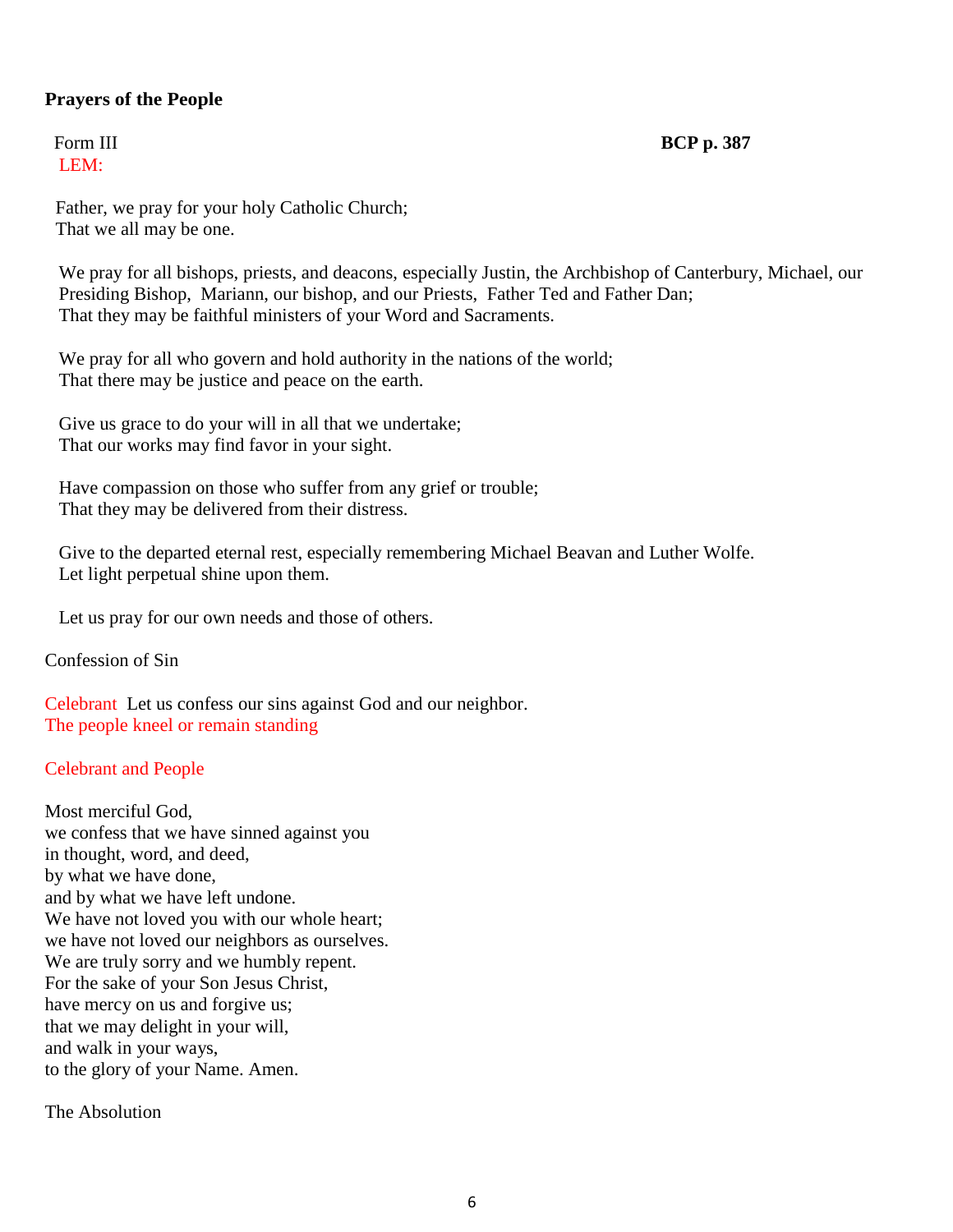#### Celebrant:

Almighty God have mercy on you, forgive you all your sins through our Lord Jesus Christ, strengthen you in all goodness, and by the power of the Holy Spirit keep you in eternal life. *Amen.*

The Peace

Celebrant The peace of the Lord be always with you. People And also with you.

#### *Birthday & Anniversary Blessings*

Birthdays:

6 th Dan Donahue

The Announcements

The Holy Communion

Celebrant Ascribe to the Lord the honor due his Name; bring offerings and come into his courts.

Offertory Hymn O day of God draw nigh Hymnal 601

*The Presentationof Gifts Doxology 568*

## Praise God, from Whom All Blessings Flow

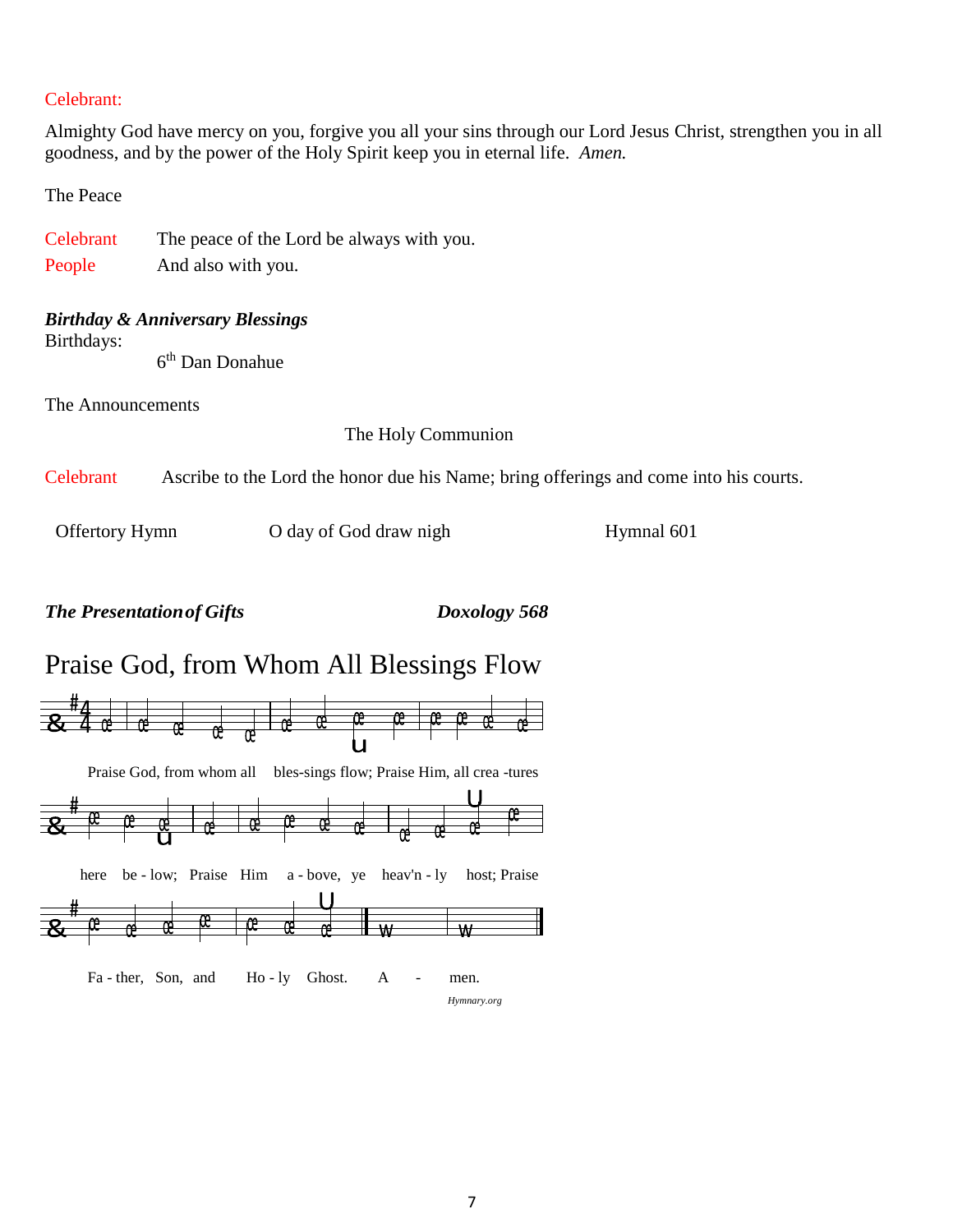#### **The Great Thanksgiving** *(Eucharistic Prayer A)*



It is right, and a good and joyful thing, always and every where to give thanks to you, Father Almighty, Creator of heaven and earth.

Because you sent your beloved Son to redeem us from sin and death, and to make us heirs in him everlasting life; that when we shall come again in power and great triumph to judge the world, we may without shame or fear rejoice to behold his appearing.

Therefore we praise you, joining our voices with Angels and Archangels and with all the company of heaven, who forever sing this hymn to proclaim the glory of your Name:

#### *Sanctus* S129

#### Celebrant and People

Holy, Holy, Holy Lord, God of power and might,

heaven and earth are full, full of your glory.

Hosanna in the highest.

+ Blessed is he who comes in the name of the Lord.

Hosanna in the highest.

#### The people kneel or remain standing

Holy and gracious Father: In your infinite love you made us for yourself, and, when we had fallen into sin and become subject to evil and death, you, in your mercy, sent Jesus Christ, your only and eternal Son, to share our human nature, to live and die as one of us, to reconcile us to you, the God and Father of all. He stretched out his arms upon the cross, and offered himself, in obedience to your will, a perfect sacrifice for the whole world. On the night he was handed over to suffering and death, our Lord Jesus Christ took bread; and when he had given thanks to you, he broke it, and gave it to his disciples, and said, "Take, eat: This is my Body, which is given for you. Do this for the remembrance of me."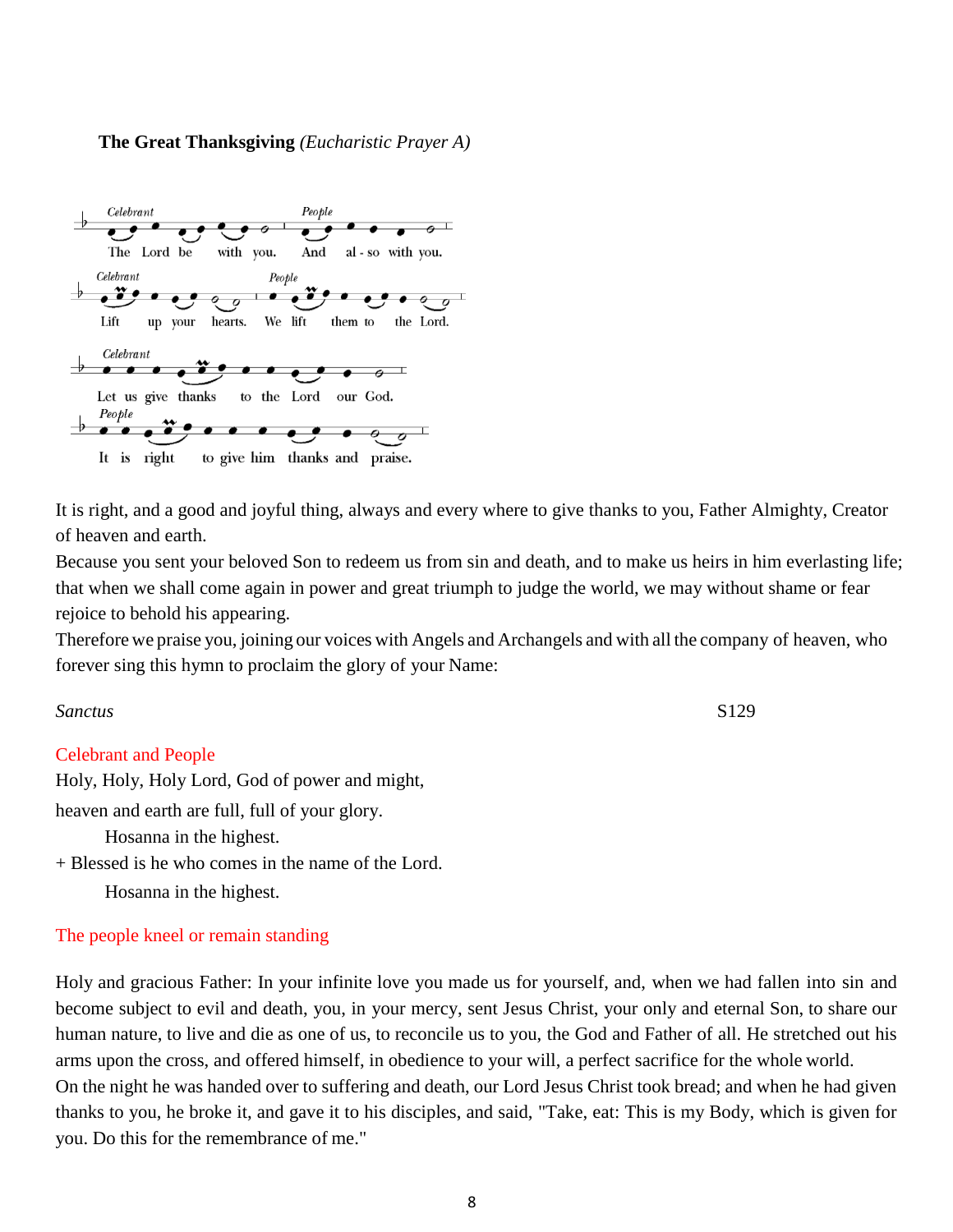After supper he took the cup of wine; and when he had given thanks, he gave it to them, and said, "Drink this, all of you: This is my Blood of the new Covenant, which is shed for you and for many for the forgiveness of sins. Whenever you drink it, do this for the remembrance of me."

Therefore we proclaim the mystery of faith:

## Celebrant and People

Christ has died. Christ is risen. Christ will come again.

## The Celebrant continues

We celebrate the memorial of our redemption, O Father, in this sacrifice of praise and thanksgiving. Recalling his death, resurrection, and ascension, we offer you these gifts.

Sanctify them by your Holy Spirit to be for your people the Body and Blood of your Son, the holy food and drink of new and unending life in him. Sanctify us also that we may faithfully receive this holy Sacrament, and serve you in unity, constancy, and peace; and at the last day bring us with all your saints into the joy of your eternal kingdom.

All this we ask through your Son Jesus Christ: By him, and with him, and in him, in the unity of the Holy Spirit all honor and glory is yours, Almighty Father, now and for ever.



## The Lord's Prayer

Celebrant And now, praying in the words that Jesus taught us,

## People and Celebrant

Our Father, who art in heaven, hallowed be thy Name, thy kingdom come, thy will be done, on earth as it is in heaven. Give us this day our daily bread. And forgive us our trespasses, as we forgive those who trespass against us. And lead us not into temptation, but deliver us from evil. For thine is the kingdom, and the power, and the glory, for ever and ever. Amen.

 The Breaking of the Bread Alleluia. Christ our Passover is sacrificed for us; Therefore let us keep the feast. Alleluia.

Lamb of God, you take away the sins of the world; S161 Have mercy on us. Lamb of God, you take away the sins of the world; have mercy on us. Lamb of God, you take away the sins of the world; grant us peace.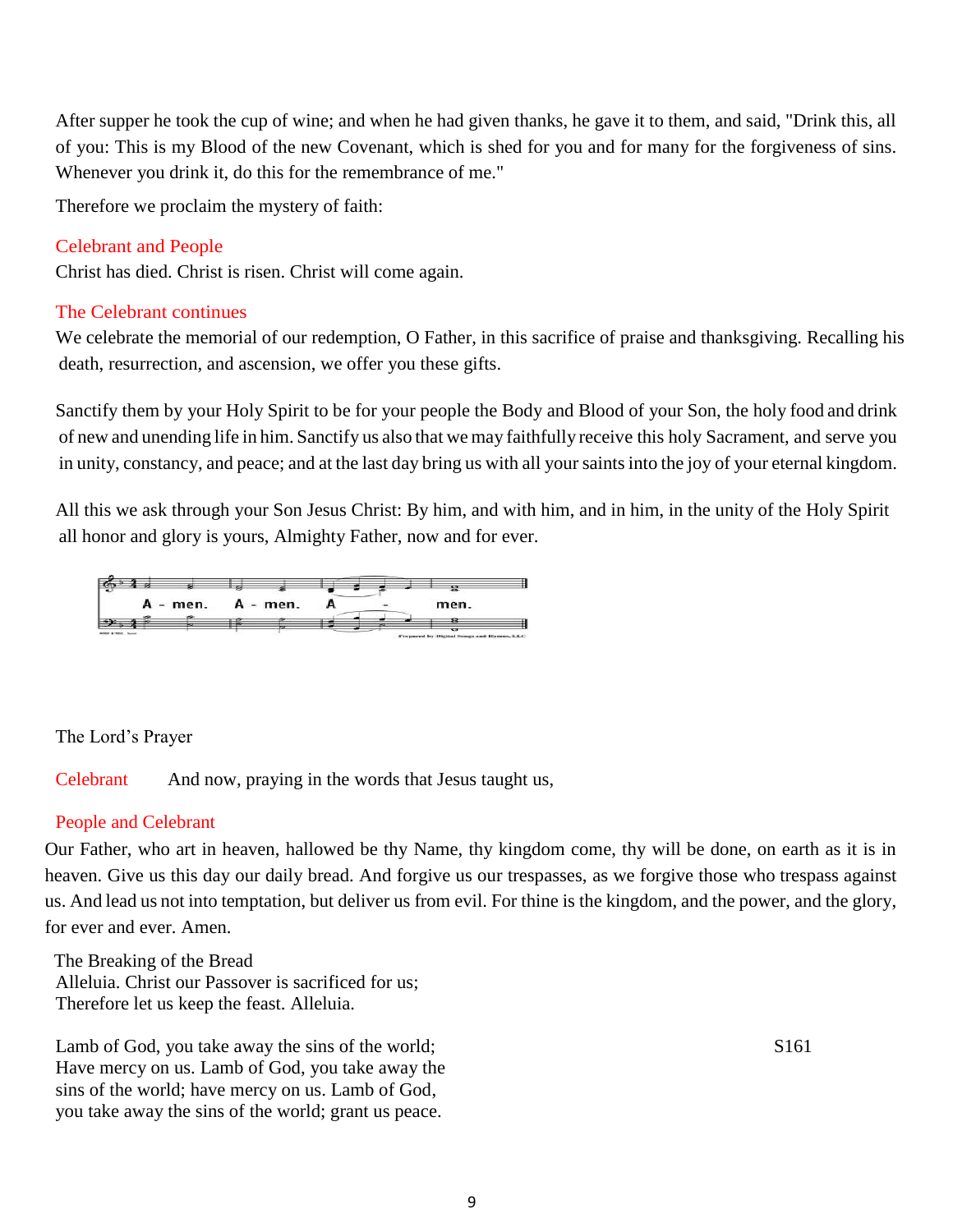| Communion Hymn | Christ, whose glory fills the skies | Hymnal 7 |
|----------------|-------------------------------------|----------|
|                |                                     |          |

The Post Communion Prayer for SECOND Sunday of advent (church of England)

Celebrant Let us pray.

Celebrant and People

O Lord our God, make us watchful and keep us faithful as we await the coming of your Son our Lord; that, when he shall appear, he may not find us sleeping in sin but active in his service and joyful in his praise; through Jesus Christ our Lord.

The Blessing for the advent season (church of England)

Christ the Sun of Righteousness shine upon you, scatter the darkness from before your path, and make you ready to meet him when he comes in glory; And the blessing of God Almighty: + the Father, the Son, and the Holy Spirit be upon you and remain with you always. Amen.

| Recessional Hymn | On Jordan's bank the Baptist's cry                                                         | Hymnal 76 |
|------------------|--------------------------------------------------------------------------------------------|-----------|
| The Dismissal    |                                                                                            |           |
| LEM              | As we await our coming Savior, go in peace to love and serve the Lord. Alleluia, alleluia. |           |
| People           | Thanks be to God. Alleluia, alleluia.                                                      |           |

## **Christmas Flower Donations**

*Celebrate the birth of our Savior with a Christmas memorial donation. Donations underwrite the cost of "greening the church." Envelopes are in the back of church for this offering. Please list on the envelope the names of those you are remembering or grateful for so that your dedication is included in the bulletins for the Christmas services. Deadline for donations is Monday December 20.*

## **Christ Church Liturgical Schedule Volunteer Reminders:**

| December $12th$ | <b>LEMs</b>      | 8am Robbie Loker        | 10am Susan McQuilkin     |
|-----------------|------------------|-------------------------|--------------------------|
|                 | Lectors          | 8am Lynn Burton         | 10am Donnie Morgan       |
|                 | Greeters         | 8am John & Patti Harhai | 10am Mark & Amy Topolski |
| December $19th$ | LEM <sub>s</sub> | 8am Dave Hudson         | 10am Sara Frawley        |
|                 | Lectors          | 8am David Simmons       | 10am Monty Wright        |
|                 | Greeters         | 8am Brad & Donna Reeves | 10am John & Dawn Tierney |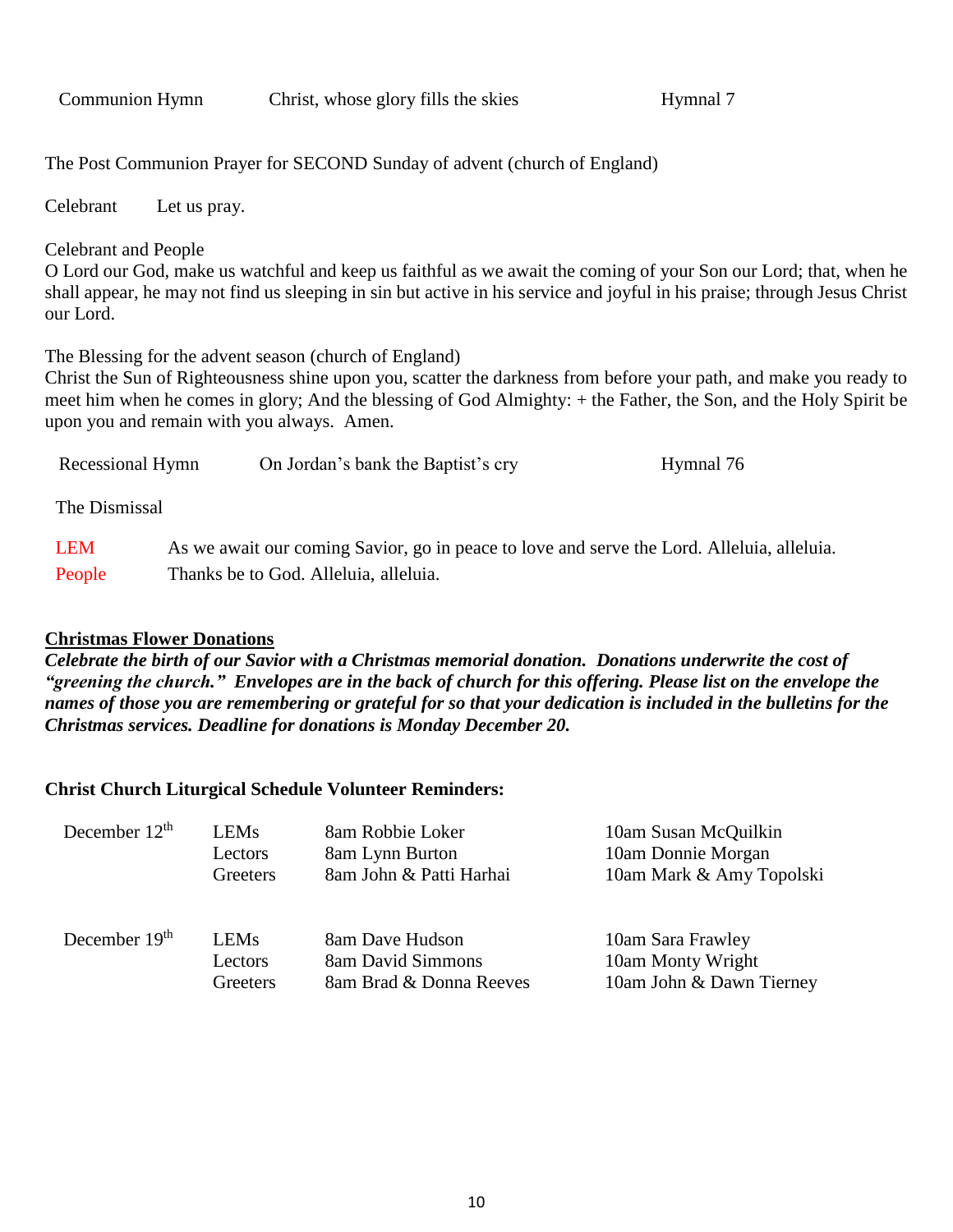## **Christ Church Prayer List**

## **Pray for Parish Members**:

Caroline Baldwin, Jennifer Bryant, Gale Edger, Mike Moore, Ben & Dorothy Pecson, Joan Schuhart, Fred Wyant, Stephen Hunt, Betty Fuqua, Marilynn Butterfield, Georgia Hurry and Mellie Nelson.

## **Also pray for**:

Lily Smith—Blackwell Philip Quade, Tim Butler – Burch Richard Griffith – Colton Carolyn Cave, Bill Cave, Tom Berry, Eidson Mulling—Cooper Marvin Jones – Donahue Frank Gough, Joyce Donaldson - Donaldson Cheryl Stubbs, Marvin and Kathy—Eaton Frances Clemenos – Edger Myra and Ken Fitch, George Frioux, Anika Yamamoto, Dolores Bragg – Fitch Krystal, Annabelle and Chase**;** Debbie and Gary Yates- Frawley Debbie and William Windsor—Friess Joe Fuller—Fuqua Jim Krider, Glenda Lurba, Lewie Jenkins, Helene Harhai—Harhai Scott Peabody – Heflin Lynn Boan—Jayroe Kay DesMarais—Kauffman John Bernier, John Gradwell —McCubbin Chris Gass—Molish Betty Mintz, Kayla Baker—Monshower Carolina Montillo, April Parlett, Judie Gibson and Family—Montillo Jessica Higgs – M. Oliver Janet Oliver, Frank Davis—T. Oliver Maura Sullivan, Dan Norris and Ernie Eichhorn-Penk Rob Harding—Reeves Jennifer Peacock, "Baby Girl" Takash—Rocheleau Joe Turner, Betty Roush – Saunders Shophi Grace, Nicholas, Ed and Cynthia Brown, Johnny Schuhart, Johnny Keenan, **Michelle Eaton** -Schuhart; Barbara Carlton–Shupe Arty Thompson; Frankie Tippett, William DeLorme, Margie Cheseldine— Simmons Donna Mae Duggin, Eddie Becker, Jackie Sirk Lacey, Stacey Finnell- Sirk **Williams Family, Mary Ellen Foster**–Smith Nick Potts, Margaret Roberts, Matt Castle—Tierney Nicci DeVous, Kolby Inman—Tyner Bruce Tobiasson, Ed Poplin, Johnny and Marvin Earl Bryant —Westerfield Ann Marie Healey, George Gerlach, Hope & Eddie Brouwer Ancher, Angie Humphrey, Philip Healey– Wright

*\*Bold = new addition to the prayer list*